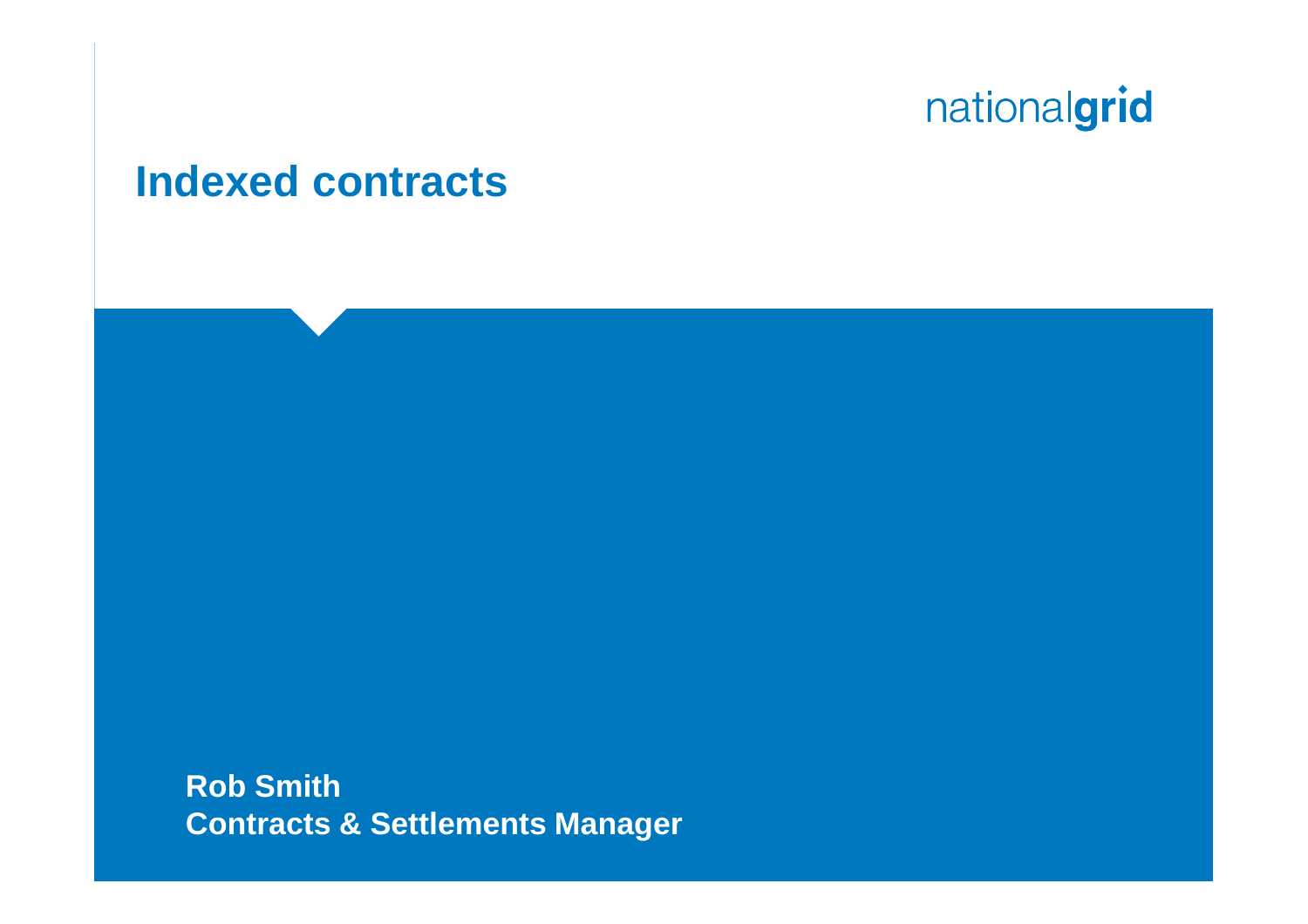#### **Indexed contracts : agenda**

- Why do we forward contract
- **Types of contract** 
	- Comparison of indexed and fixed price contracts
- **Future Transparency** 
	- What we propose to publish going forward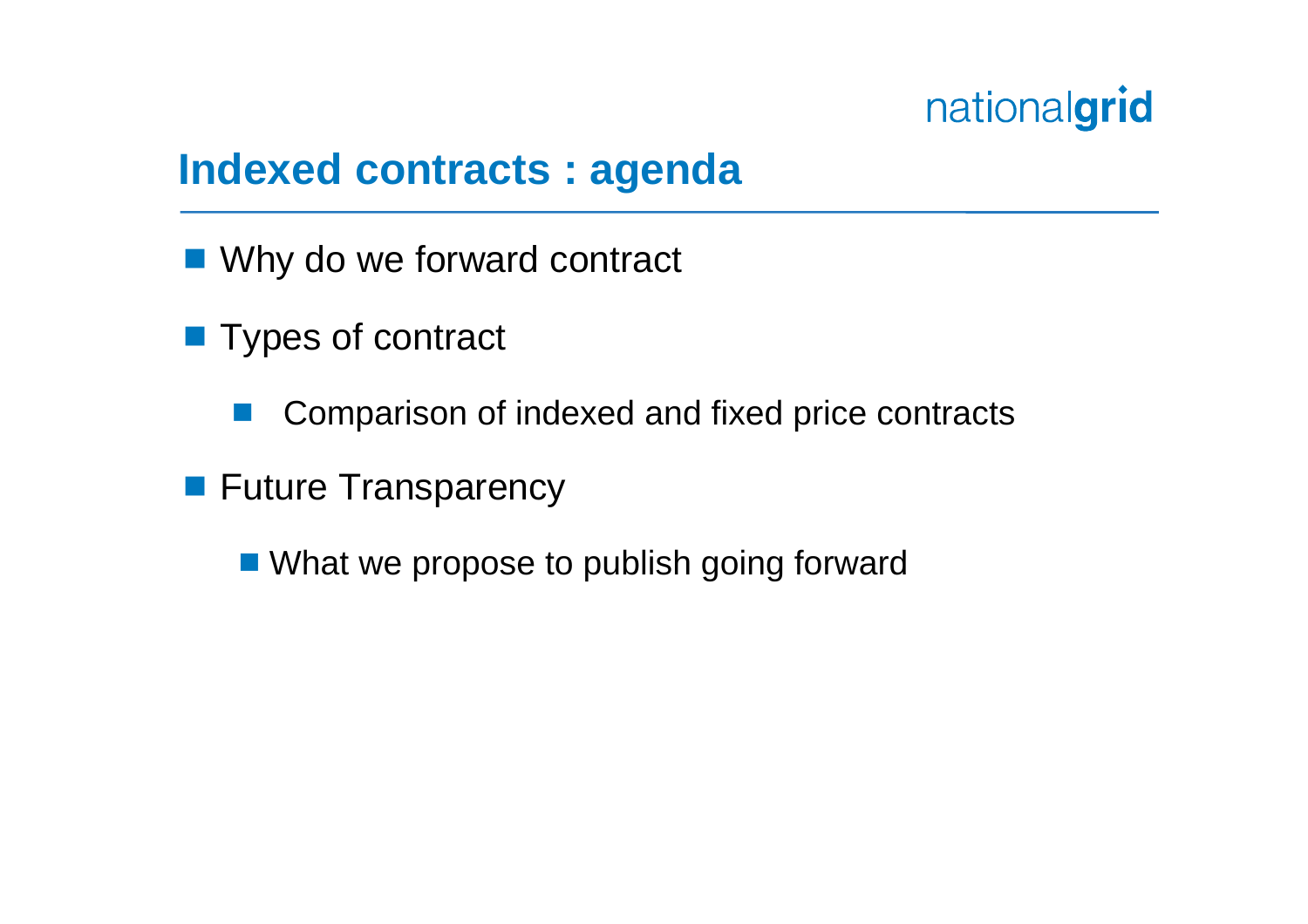#### **Why do we forward contract**

- Greater certainty over price and avoids potential counter-party price movement
	- Duration could be up to 4 months
- Overcomes risk of on the day scarcity
- Allows us to tailor a requirement that may be difficult to obtain using standard on the day procurement options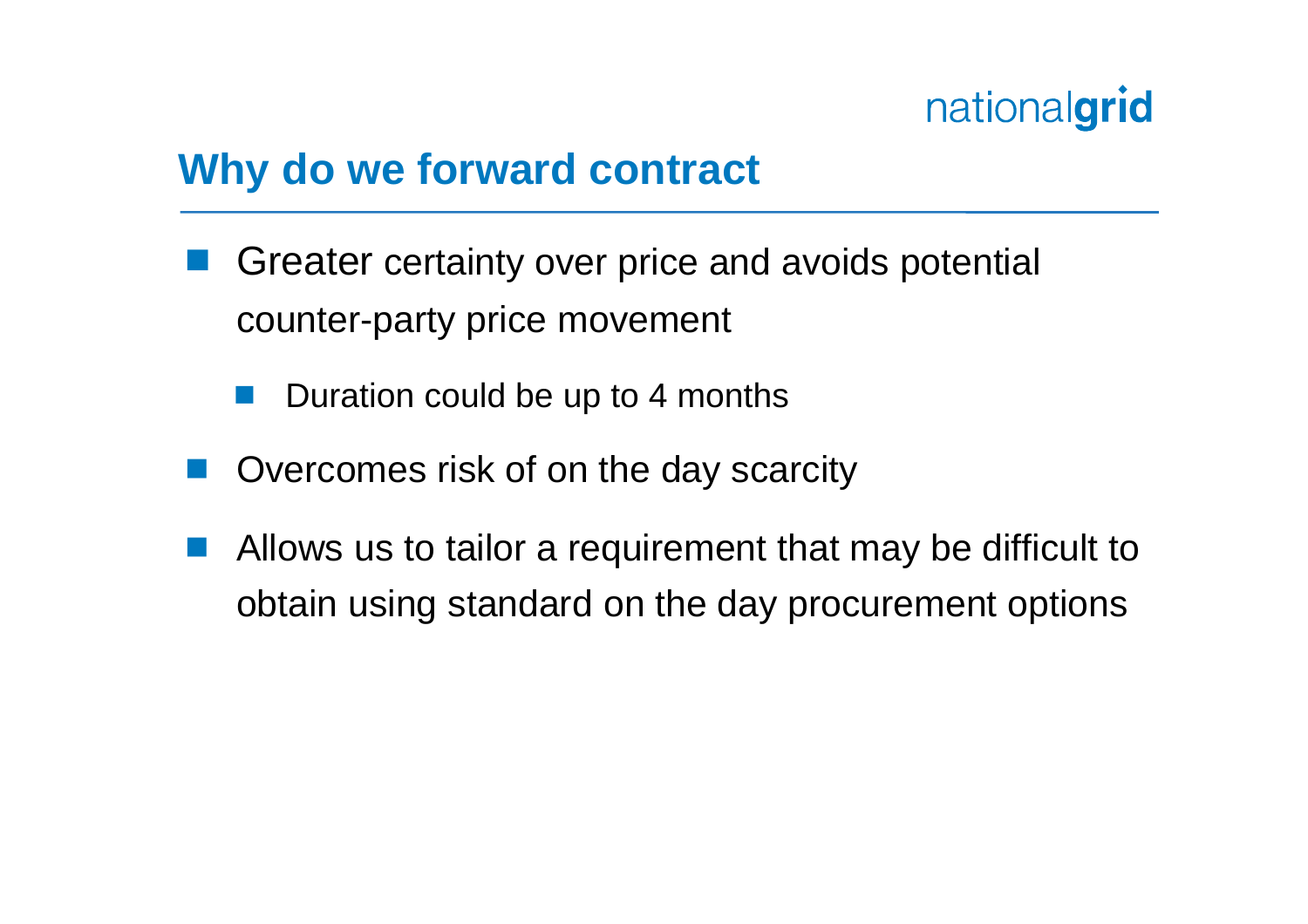#### **Considerations when striking contract**

- Tender or Bilateral
	- Is requirement Locational?
- $\blacksquare$  Is requirement bespoke shape, conditions
- Contract may require unit to run regardless or whether in or our of merit in the market
- Call off Firm/Optional
	- E.g dependent on day ahead signals (wind forecast)
- Contract covers costs and reasonable profit margin

#### **Consumer Value, Provider Risk, Market Impact**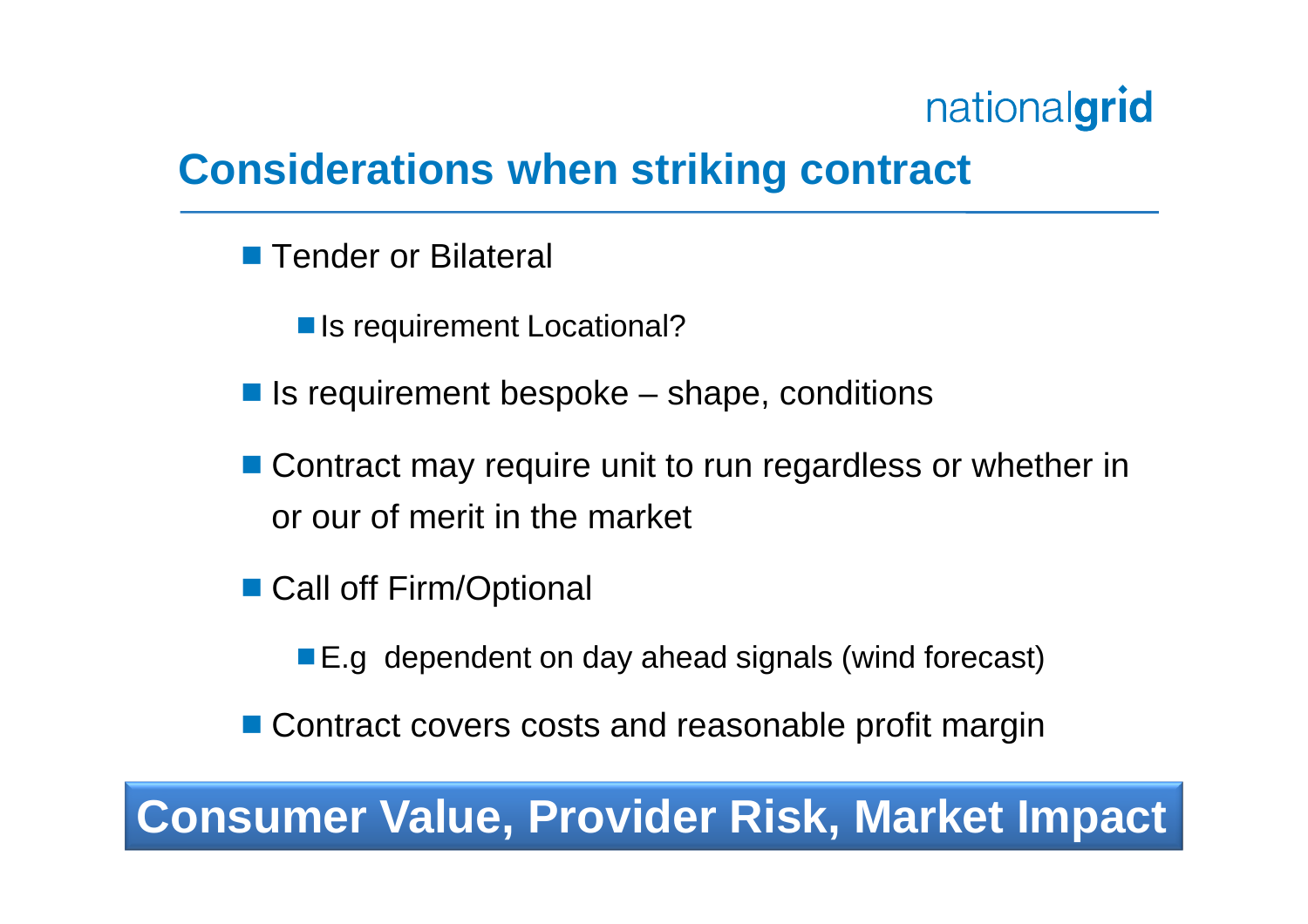#### **Contract – structure & pricing**



- Physical requirement to energise unit to the network
- May require it to have a fixed duration or fixed load level
- Financial Contract We don't trade actual MW
- Assume Counter Party will sell their MW in the Forward Market
- Contract payment should reflect difference between market price and counterparty required returns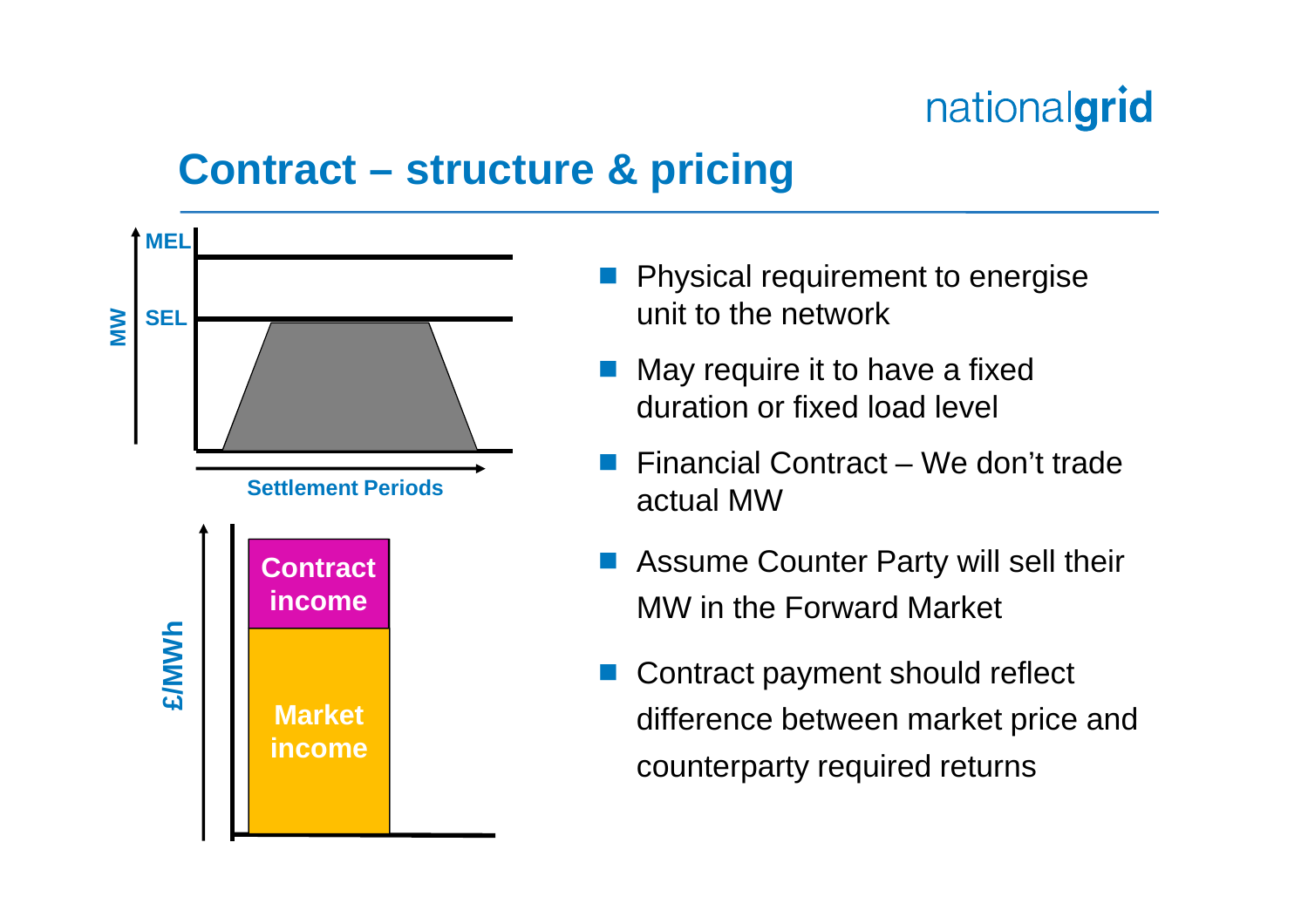#### **Fixed price contracts & limitations**



- Assume 3 month contract
- **How do we set strike price?**
- Need to predict market price on settlement period basis up to 3 months in advance
- Inherently strike price will include a premia for market price forecast risk
- Bespoke shapes make hedging uncertain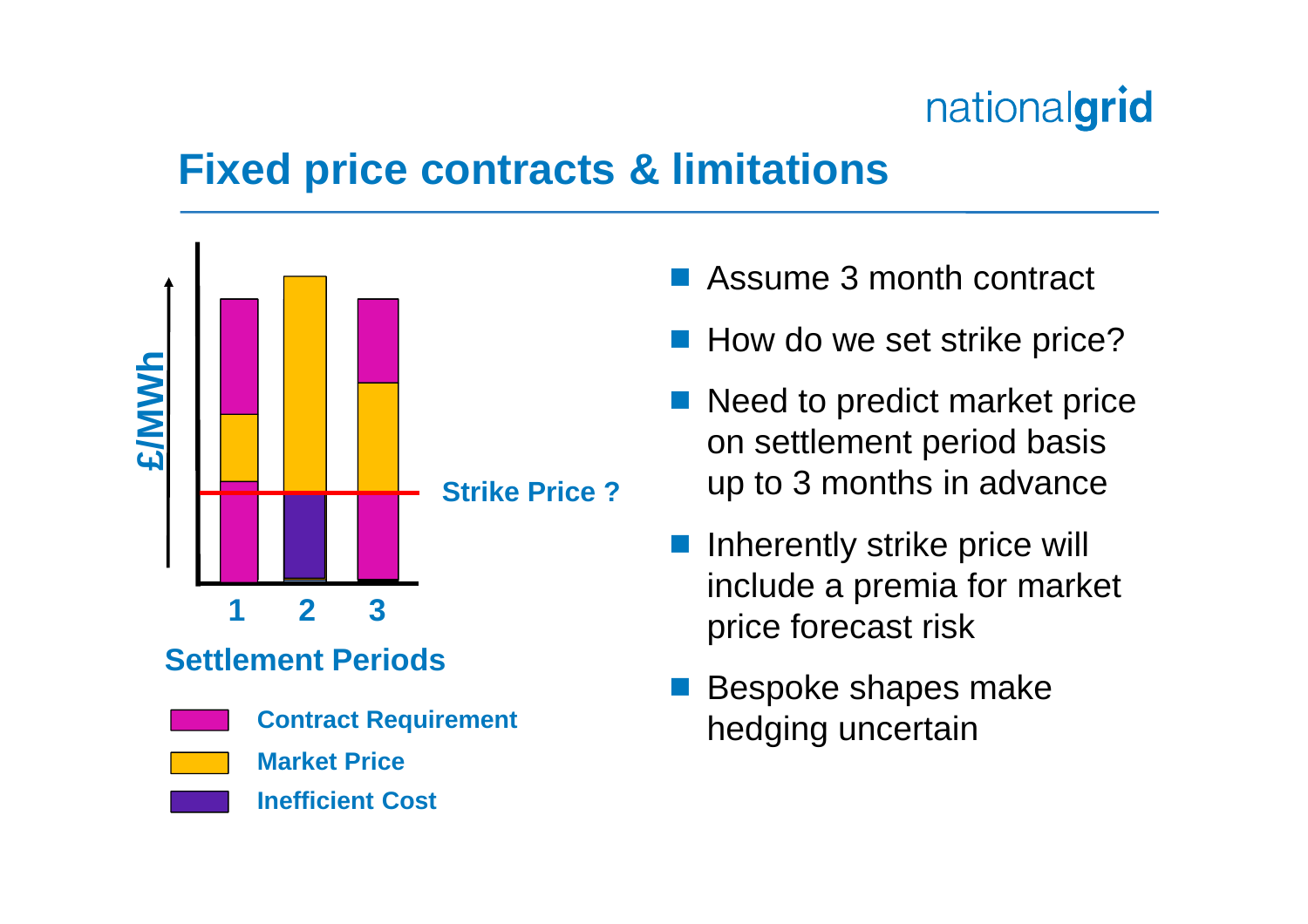#### **Indexed contracts**



- Strike Price Indexed to recognised Market Price
	- **Day Ahead Auction price**
- SO only pays what counter party can't achieve in market
- NG only pays the portion of the cost that the market doesn't cover
- Counter Party always gets required returns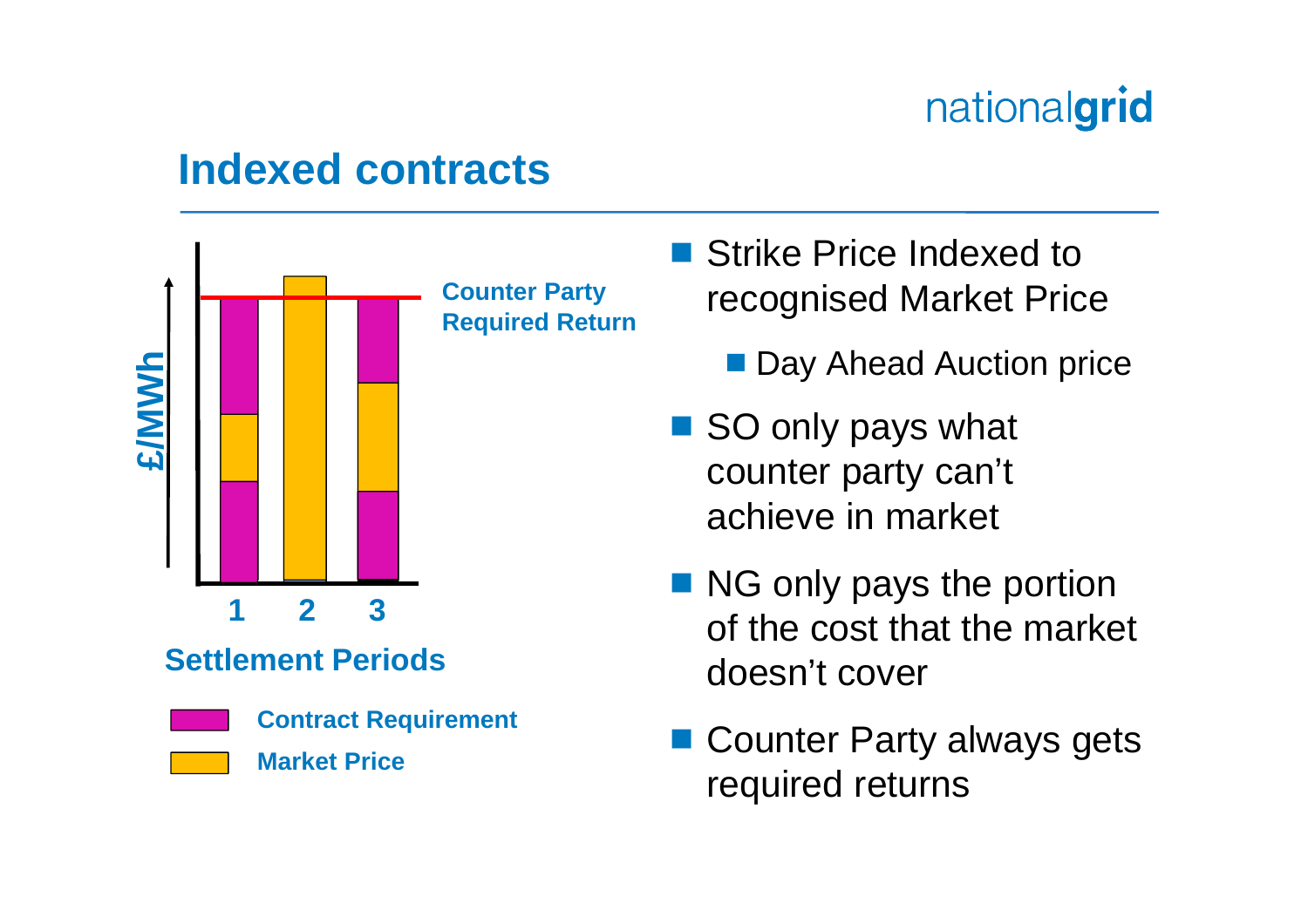#### **Mitigate unfair advantage**



#### **Settlement Periods**

- Energise unit to the System for Minimum MW.
- Firm/Optional Call Off
- **Provisions in contract to** mitigate subsidising Generator Advantage in market
- Generation above or adjoining contracted shape leads to payment recovery



**Generation Output – triggers no payment**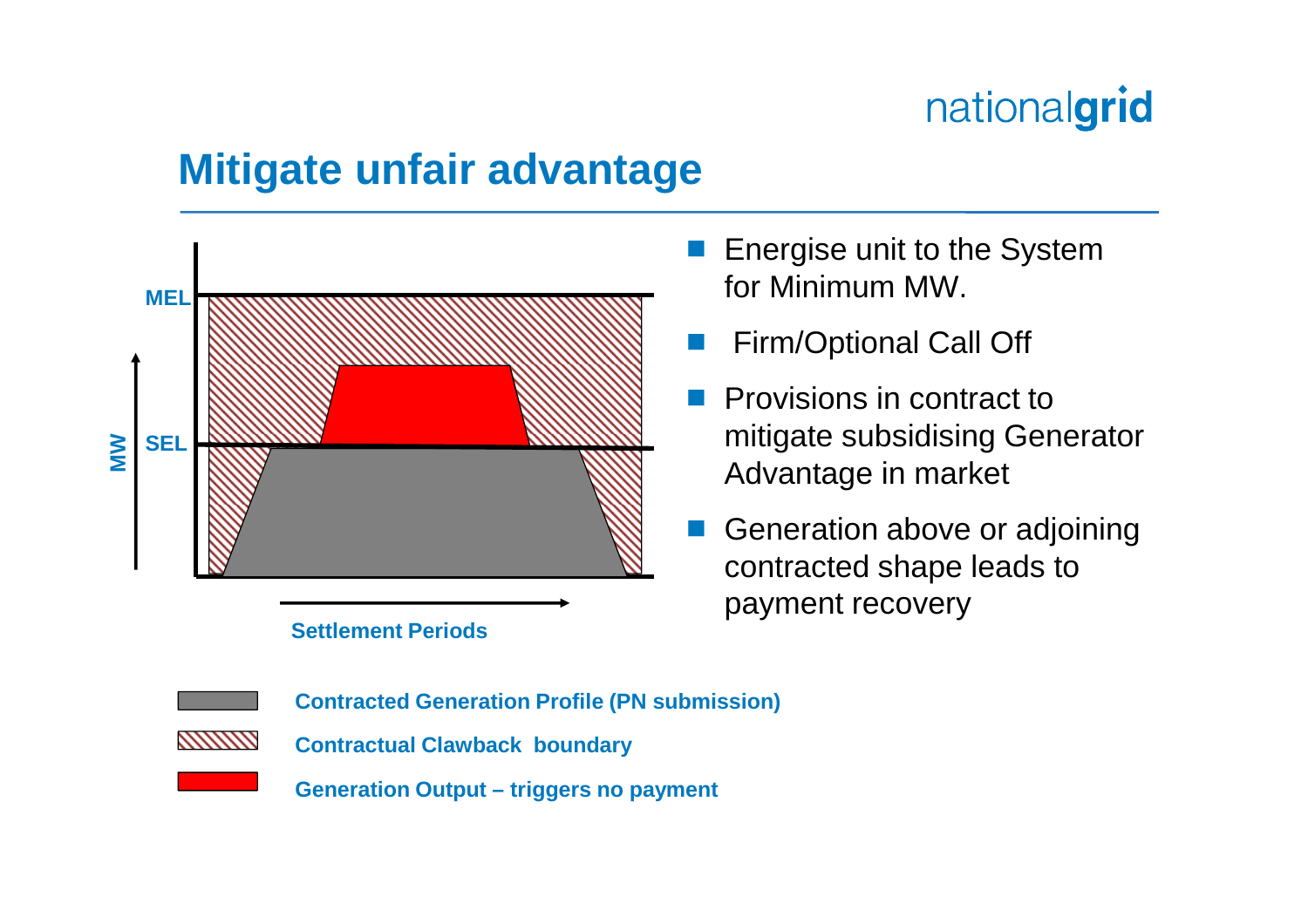#### **Impact on market**

**Indexation Price can be tied to Day Ahead Auction** 

■ Counter Parties neutral to the out turn price

- Impact on Offer Stack Price Curve
	- Rest of Market not aware of this
- **Appreciate this has impact** 
	- NG need to inform the Market when a contracted Volume is indexed to the Day Ahead Market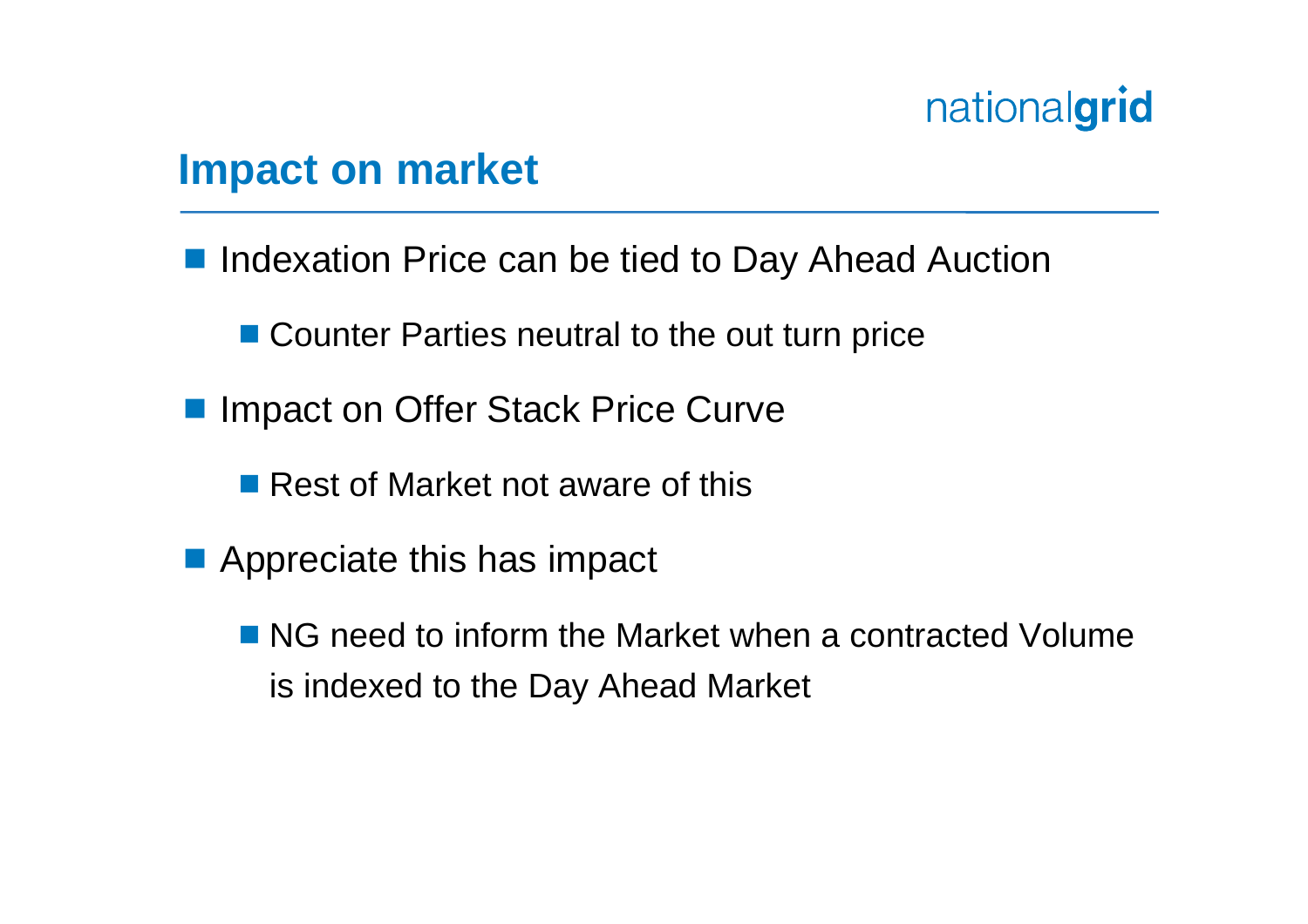#### **Existing day ahead information published**

| Contract volume enacted per settlement period. |            |                   |  |  |
|------------------------------------------------|------------|-------------------|--|--|
| Positive: NG buy, Negative: NG Sell            |            |                   |  |  |
| Issued:                                        | 03/10/2017 |                   |  |  |
| Date                                           | <b>SP</b>  | Volume (MW)       |  |  |
| 31/10/2017                                     | 48         |                   |  |  |
| 31/10/2017                                     | 47         | $\mathbf{\Omega}$ |  |  |
| 31/10/2017                                     | 46         |                   |  |  |
| 31/10/2017                                     | 45         |                   |  |  |
| 31/10/2017                                     | 44         | O                 |  |  |
| 31/10/2017                                     | 43         |                   |  |  |
| 31/10/2017                                     | 42         |                   |  |  |
| 31/10/2017                                     | 41         |                   |  |  |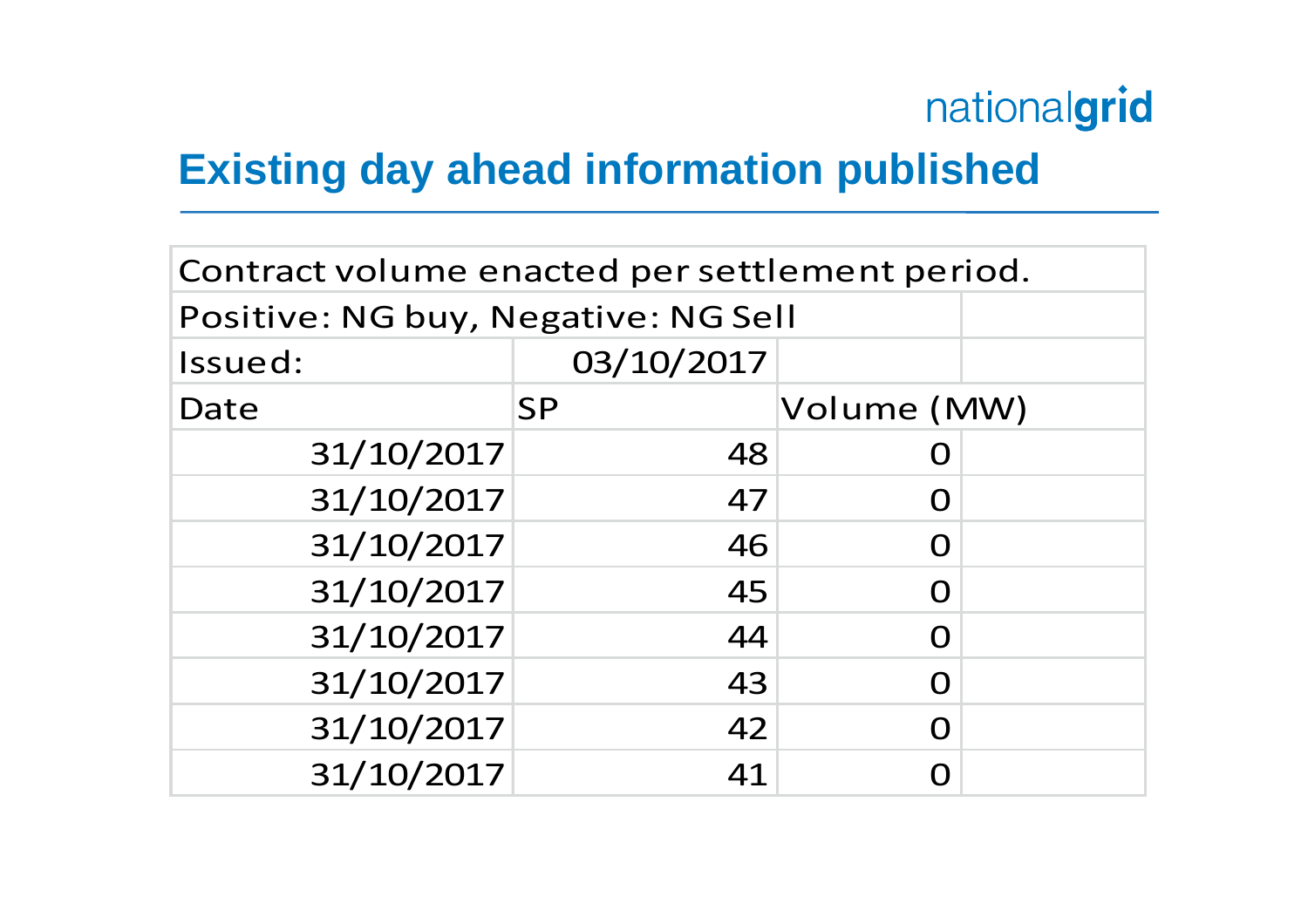#### **Proposed day ahead information published**

| Contract volume enacted per settlement period. |            |     |                                     |  |
|------------------------------------------------|------------|-----|-------------------------------------|--|
| Positive: NG buy, Negative: NG Sell            |            |     |                                     |  |
| Issued:                                        | 03/10/2017 |     |                                     |  |
| Date                                           | <b>SP</b>  |     | Vol Fixed Price   Vol Indexed (DaH) |  |
| 31/10/2017                                     | 48         | 100 | 200                                 |  |
| 31/10/2017                                     | 47         | 100 | 200                                 |  |
| 31/10/2017                                     | 46         |     |                                     |  |
| 31/10/2017                                     | 45         |     |                                     |  |
| 31/10/2017                                     | 44         |     |                                     |  |

Aiming to Publish Information before Day Ahead Auction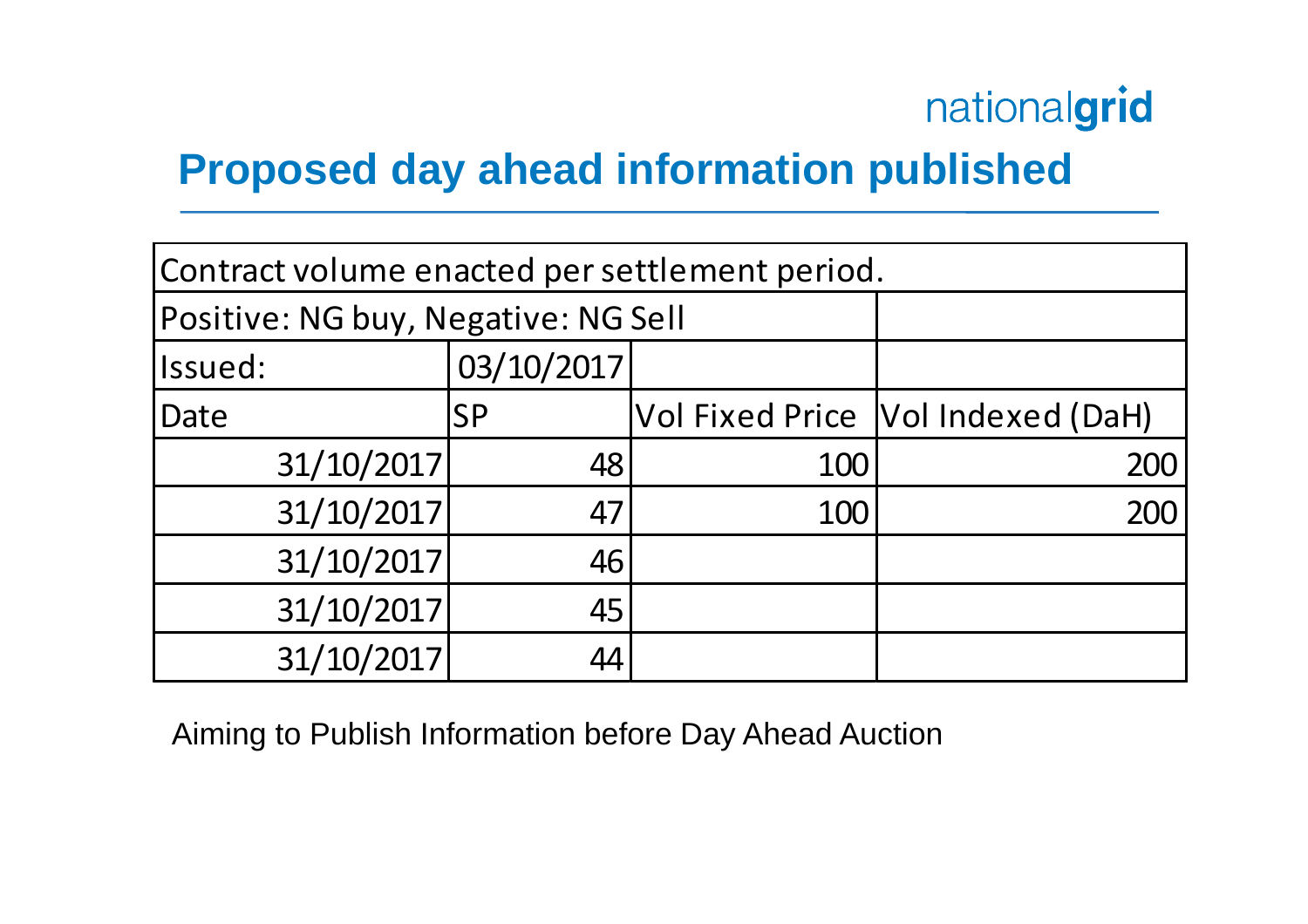#### **Future publishing proposals**

- Going Forward Subject to contractual or regulatory restrictions, & ensuring no risk of REMIT breach
- When Contract is struck
	- **Duration of deal**
	- $\blacksquare$  MW of deal (if applicable)
	- Reason code System / Energy
	- $\blacksquare$  Indexed to day ahead auction (Y/N)
	- Option/Firm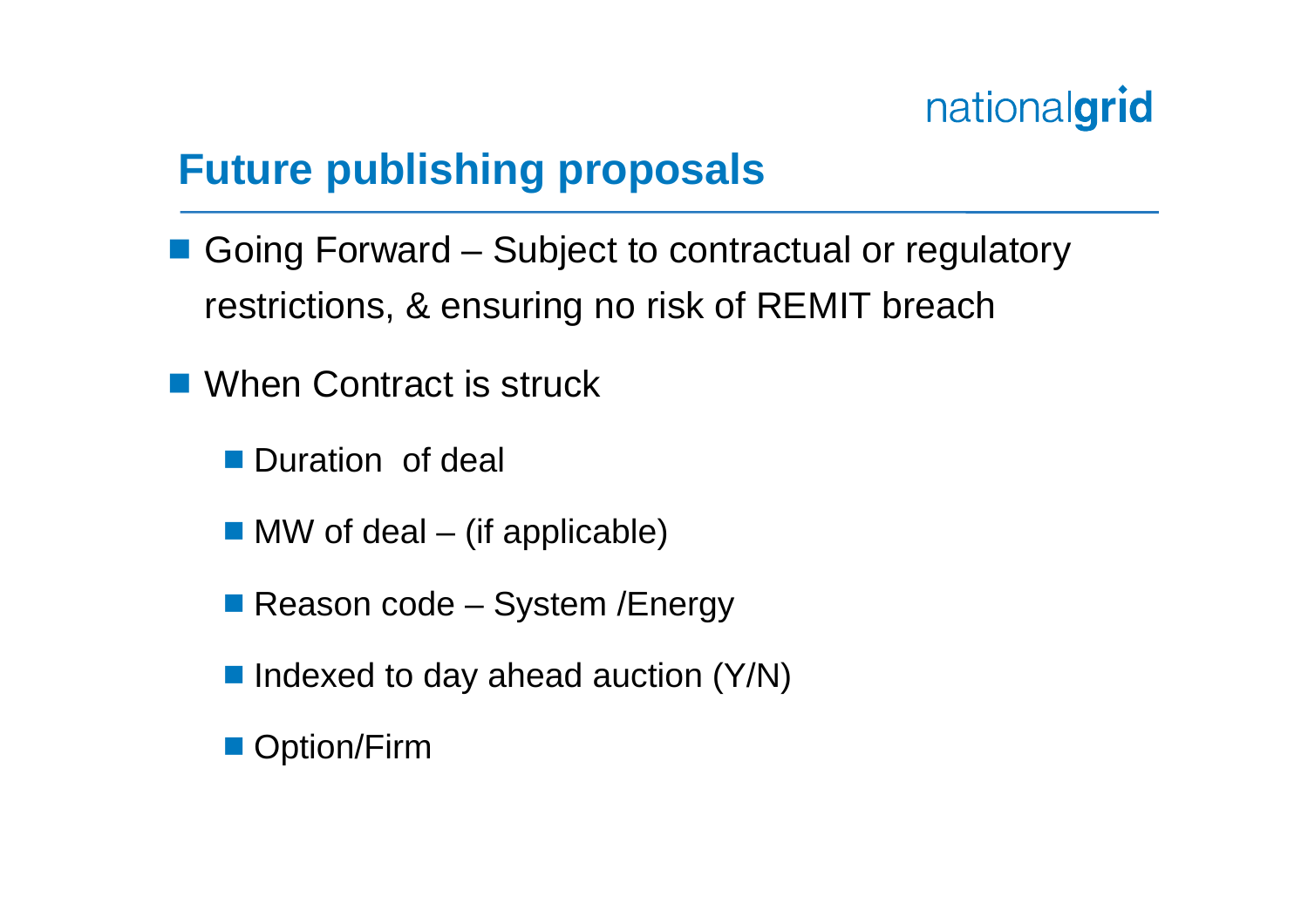### **Existing information published**

http://www2.nationalgrid.com/UK/Industry-information/Electricity-transmissionoperational-data/Data-explorer/Outcome-System-Services/

| mil <b>2</b> http://www2.nationalgrid.com/UK/Industry-info ρ v で    zzy HomePage - SAP NetWeaver P 2 Outcome System Services    × |                           |                                                                                                                              |                                           |                                        | 命众發                 |
|-----------------------------------------------------------------------------------------------------------------------------------|---------------------------|------------------------------------------------------------------------------------------------------------------------------|-------------------------------------------|----------------------------------------|---------------------|
| Home<br>×.                                                                                                                        | <b>Our services</b><br>Þ. | Our company<br>$\blacktriangleright$ In your area                                                                            | <b>Industry</b><br>×<br>٠<br>information  | Careers<br>$\triangleright$ Contact us | $\hat{}$            |
|                                                                                                                                   |                           |                                                                                                                              | nationalgriq                              |                                        |                     |
| <b>Industry information</b>                                                                                                       |                           | <b>Outcome - System Services</b>                                                                                             |                                           |                                        |                     |
| <b>Domestic gas</b><br>customer satisfaction<br>survey                                                                            |                           | This page provides information about the outcome of System Services such as Black Start, Constraints, Reactive and Intertrip |                                           |                                        |                     |
| <b>Developing our</b><br>network                                                                                                  | <b>Black Start</b>        | <b>Constraints</b><br>Reactive                                                                                               | Intertrip<br><b>Contract</b><br>enactment |                                        |                     |
| <b>Market Change Gas</b>                                                                                                          |                           |                                                                                                                              |                                           |                                        |                     |
| <b>Gas Distribution</b><br><b>Shipper information</b>                                                                             | 03 Oct 2017               | 3-10-2017_ContractVolume                                                                                                     | <b>Download</b>                           | <b>24 KB</b>                           |                     |
| <b>Gas capacity</b><br>methodologies                                                                                              | 07 Sep 2017               | 7-9-2017 ContractVolume                                                                                                      | <b>Download</b>                           | <b>24 KB</b>                           |                     |
| <b>Gas Transmission</b><br>operational data                                                                                       | 22 Aug 2017               | <b>22-8 Contract Volume</b>                                                                                                  | <b>Download</b>                           | <b>24 KB</b>                           |                     |
| <b>Gas transmission</b>                                                                                                           | 18 Aug 2017               | 18-8-17 Call off Volume                                                                                                      | <b>Download</b>                           | $2$ KB                                 |                     |
| system operations                                                                                                                 | <b>11 Aug 2017</b>        | 11-8-17 Call off Volume                                                                                                      | <b>Download</b>                           | 7 KB                                   |                     |
| <b>Gas system operator</b><br><b>incentives</b>                                                                                   | 04 Aug 2017               | 4-8-2017_ContractVolume                                                                                                      | <b>Download</b>                           | $2$ KB                                 |                     |
| <b>Gas Distribution</b>                                                                                                           | 02 Aug 2017               | 2-8-2017_ContractVolume                                                                                                      | <b>Download</b>                           | <b>23 KB</b>                           | $\checkmark$        |
| $\overline{\mathbf{O}}$<br>$\bullet$                                                                                              |                           | 25<br>≻                                                                                                                      |                                           | VNO088GODOWF6                          | 11:44<br>04/10/2017 |